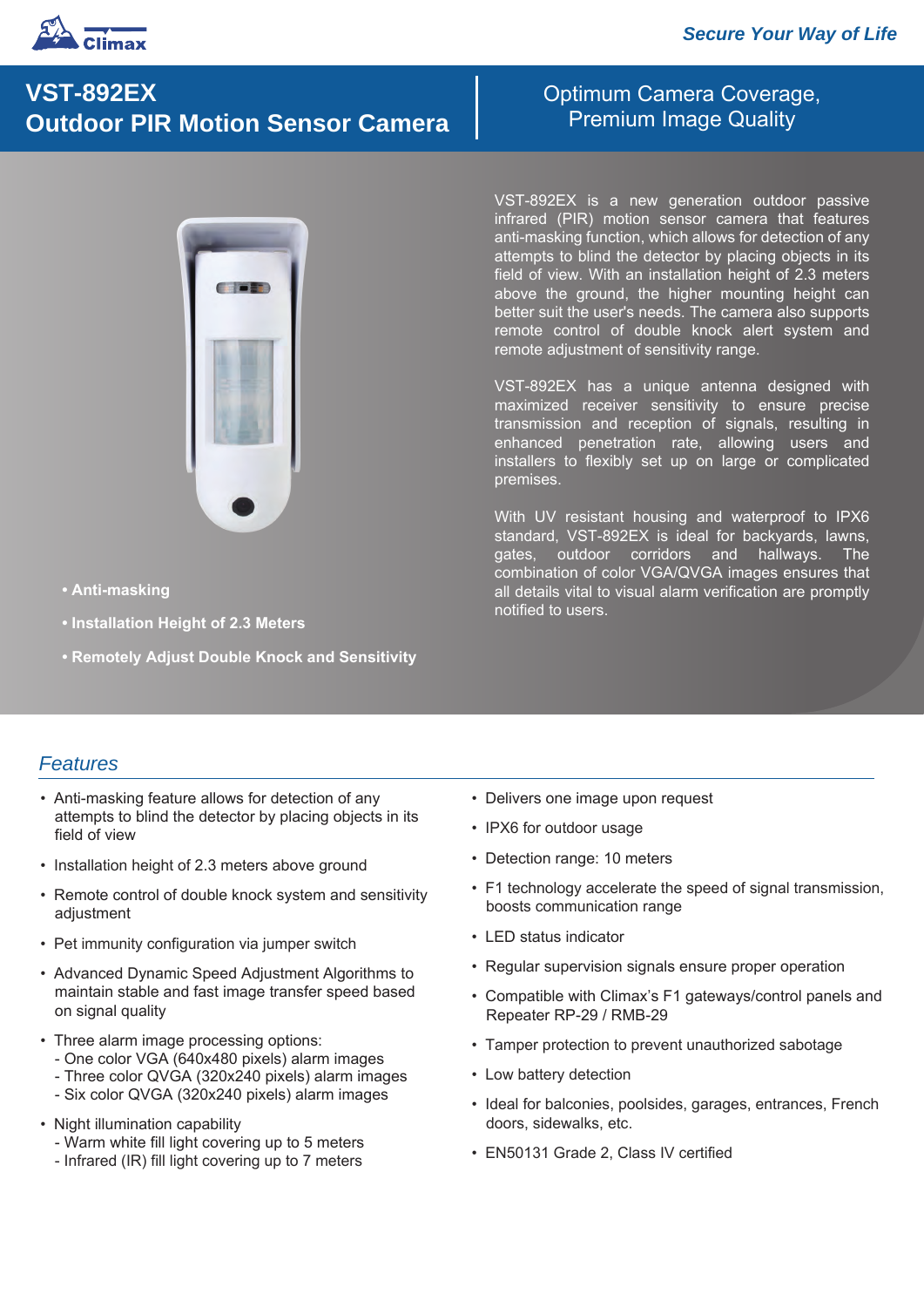

## **VST-892EX Outdoor PIR Motion Sensor Camera**

# *PIR Detection Range*



**892EX Detection Range**